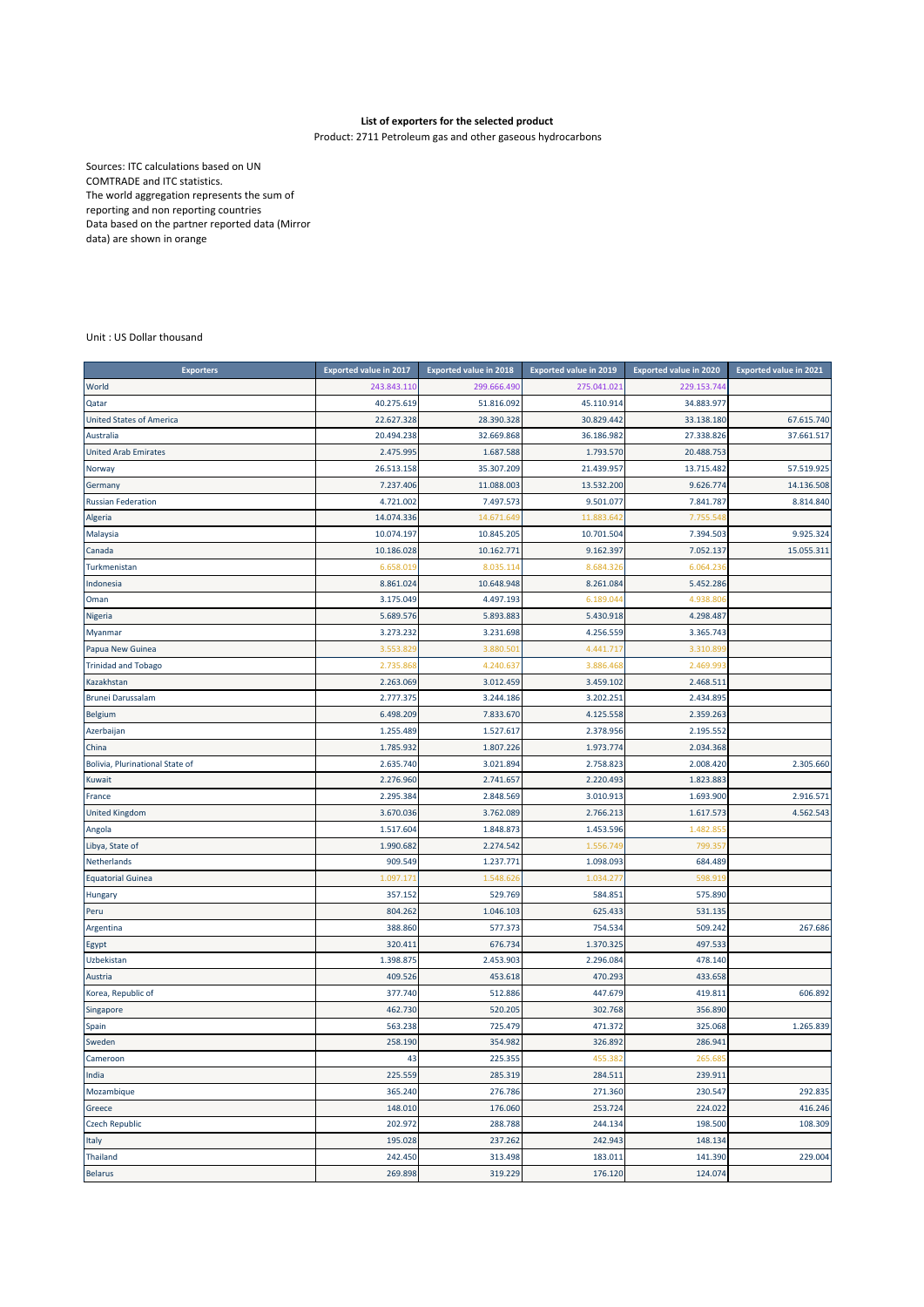| <b>Viet Nam</b>                        | 90.938      | 193.690     | 217.955      | 116.219 |         |
|----------------------------------------|-------------|-------------|--------------|---------|---------|
| <b>Turkey</b>                          | 132.688     | 92.244      | 102.919      | 107.957 | 227.854 |
| Honduras                               | 39.538      | 11.906      | 0            | 105.42  |         |
| Poland                                 | 147.348     | 229.101     | 160.964      | 102.939 |         |
| Japan                                  | 137.574     | 158.012     | 110.461      | 100.021 | 127.925 |
| Portugal                               | 89.953      | 128.998     | 156.470      | 98.518  | 209.940 |
| Latvia                                 | 66.827      | 85.689      | 80.735       | 80.407  | 490.215 |
| Lithuania                              | 145.005     | 152.524     | 157.736      | 79.508  | 134.313 |
| Romania                                | 144.331     | 166.500     | 98.485       | 75.888  |         |
| Chile                                  | 101.457     | 124.663     | 50.415       | 69.947  | 122.781 |
| South Africa                           | 62.122      | 75.723      | 68.318       | 68.157  | 99.645  |
| <b>El Salvador</b>                     | 17.894      | 94.523      | 66.071       | 66.778  |         |
| <b>Free Zones</b>                      | 41.87       | 25.00       | 37.684       | 56.46   |         |
| Croatia                                | 118.207     | 112.390     | 66.386       | 54.675  |         |
| Congo                                  | 30.789      | 54.068      | 27.846       | 54.393  | 12.781  |
| Finland                                | 28.007      | 84.627      | 38.496       | 52.191  |         |
| Iraq                                   | 99.31       | 59.92       | 79.678       | 49.74   |         |
| Guatemala                              | 88.276      | 94.173      | 62.968       | 49.122  |         |
|                                        | 126.244     | 196.594     | 167.961      | 46.486  |         |
| Slovakia                               |             |             |              |         |         |
| Guinea                                 | 292.66      | 118.89      | 28.49        | 41.92   |         |
| <b>Bulgaria</b>                        | 12.750      | 25.834      | 41.022       | 29.340  |         |
| Estonia                                | 8.127       | 7.359       | 18.549       | 29.130  | 190.191 |
| Slovenia                               | 128.891     | 20.567      | 87.294       | 28.918  |         |
| <b>Brazil</b>                          | 47.607      | 475         | 523          | 25.683  | 35.707  |
| Ghana                                  | 27          | 15          | $\mathbf{1}$ | 25.08   |         |
| Serbia                                 | 40.432      | 34.597      | 26.799       | 22.644  | 29.868  |
| Sri Lanka                              |             |             | 8.495        | 19.134  |         |
| Taipei, Chinese                        | 61.610      | 98.890      | 73.606       | 18.848  |         |
| Ireland                                | 15.392      | 21.699      | 12.112       | 17.530  | 23.947  |
| <b>Timor-Leste</b>                     | $\mathbf 0$ |             | 30.911       | 17.22   |         |
| Tanzania, United Republic of           | 10.262      | 7.721       | 14.746       | 12.316  |         |
| <b>Mexico</b>                          | 39.404      | 39.964      | 15.368       | 10.347  |         |
| <b>Tunisia</b>                         | 26.229      | 25.291      | 12.604       | 9.62!   |         |
| Dominican Republic                     | 941         | 10.937      | 9.342        | 9.021   |         |
| Liberia                                | 0           | 1.05        |              | 8.65    |         |
| Switzerland                            | 14.212      | 19.295      | 15.897       | 8.363   | 8.407   |
| Ukraine                                | 10.077      | 22.382      | 32.550       | 7.229   |         |
| Albania                                | $\mathbf 0$ | 0           | 0            | 6.453   |         |
| Gibraltar                              |             |             | 1.200        | 5.25    |         |
| Dominica                               |             | 169         |              | 4.82    |         |
| <b>New Zealand</b>                     | 96.840      | 283.950     | 32.925       | 4.688   | 4.370   |
| Philippines                            | 88.077      | 87.253      | 48.236       | 4.656   |         |
| Cayman Islands                         |             |             |              | 3.75    |         |
| <b>Mauritius</b>                       | 31.281      | 21.096      | 17.278       | 3.708   |         |
| Armenia                                | 0           | 0           | 0            | 3.179   |         |
| Macedonia, North                       | 2.645       | 3.039       | 2.890        | 3.054   |         |
| Senegal                                | 2.300       | 2.810       | 4.425        | 2.981   |         |
| Kenya                                  | 2.323       | 4.330       | 4.210        | 1.593   |         |
| <b>Bosnia and Herzegovina</b>          | 764         | 1.481       | 1.682        | 1.306   |         |
| Hong Kong, China                       | 459         | 353         | 685          | 963     | 332     |
| Côte d'Ivoire                          | 3.473       | 3.737       | 11.593       | 841     |         |
| Madagascar                             | 583         | 734         | 682          | 744     | 965     |
| United States Minor Outlying Islands   | 573         | 24.064      |              | 720     |         |
|                                        |             |             |              |         |         |
| Zambia                                 | 1.970       | 2.246       | 1.706        | 696     |         |
| Moldova, Republic of                   | 0           | 9           | 38           | 525     |         |
| Uruguay                                | 0           | $\mathbf 0$ | 318          | 314     |         |
| Sudan                                  | 2.949       | 957         | -1           | 306     |         |
| Namibia                                | 168         | 180         | 385          | 291     |         |
| Panama                                 | 25          | 183         | 224          | 266     |         |
| Niger                                  | 2.650       | 456         | 115          | 254     |         |
| Fiji                                   | 199         | 273         | 190          | 169     |         |
| Samoa                                  | 29          | 83          | 86           | 163     |         |
| <b>Turks and Caicos Islands</b>        |             |             |              | 125     |         |
| Korea, Democratic People's Republic of | 68          | 54          | 81           | 117     |         |
| Georgia                                | $\pmb{0}$   | 116         | 127          | 113     | 110     |
| Nicaragua                              | 224         | 337         | 328          | 103     |         |